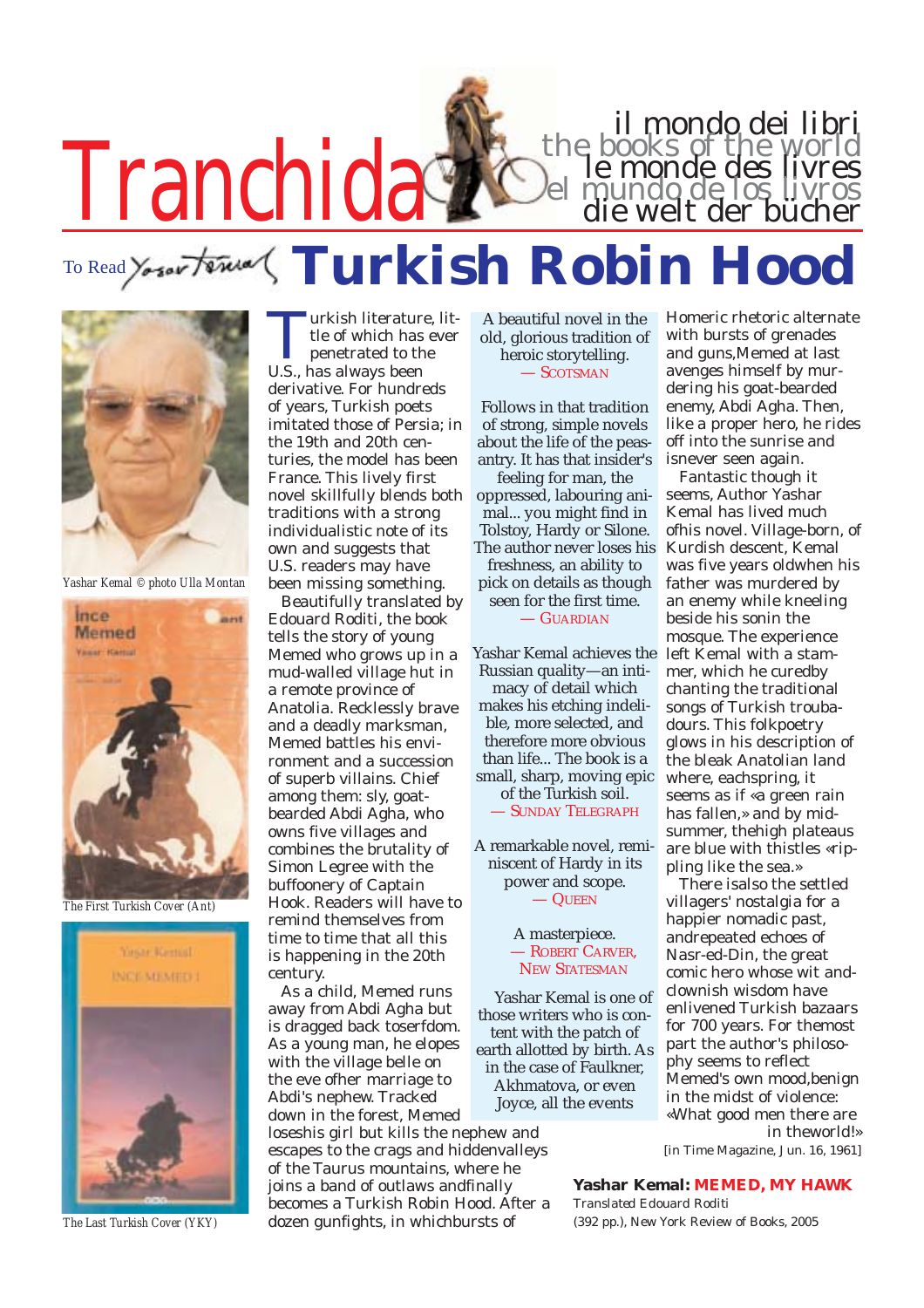described circle around the site of an early injury. These writers evoke landscapes containing people who, however lost they may be in their marginal existences, fix their gaze upon the center of the world and take up residence there. [Kemal is driven to] write against the age and to tell those stories that have not been elevated to the status of affairs of state because



*US Cover (NYRB) Peter Ustinov from Memed, My Hawk*

# they deal with people who never sat on high, who did not dominate but rather were themselves dominated. — GÜNTER GRASS Yashar Kemal is a thousand kilometres tall and can make a story of two stones tender and spellbinding. A master. — JOHN BERGER

# To Read Yoser Faxed (They Burn the Thistles

The great Turkish writer<br>Tashar Kemal's tales of conflict and adventure set in the<br>Taurus Mountains of southeastern Yashar Kemal's tales of con-Taurus Mountains of southeastern Turkey fuse ancient local traditions of oral storytelling with the social and psychological awareness of the nineteenth-century novel. Kemal's books are at once intimately involving and larger than life, heroic and humble. In the recurrent character of Memed, a peasant youth whose life of brigandage has both set him apart from his community and made him a symbol of freedom for it, Kemal has created one of the few truly mythic figures of modern fiction, reflecting a complex understanding of the human condition. What makes Memed so appealing is his fallibility. His acts of heroism are

The sequence of events in the novel could not be more exciting... It is like a myth, but the mythic quality is given concreteness in the distinct personalities of the villagers...This novel is a worthy successor to *Memed, My Hawk*... and I doubt that anyone who reads *They Burn the Thistles* will hesitate in... concluding that Yashar Kemal is an important literary figure. — PAUL THEROUX, NEW YORK TIMES

as fumbling as they are dramatic, and he is drawn to inaction as well as action. We believe in him because we know that he shares our vulnerability.

The other quality of Kemal's work is his love of the natural world. He is not only a great novelist, he is a great nature writer. Scents and sounds, vistas of moun-

tains and streams and fields, rise up from the pages of his books with primitive force.

In *They Burn the Thistles*, Memed is on the run. Hunted by his enemies, wounded, at wit's

end, he has lost faith in himself and has retreated to ponder the vanity of human action. Only a chance encounter with an extraordinarily beautiful and powerful stallion, itself a hunted creature, serves to restore his confidence and determination. Once again Memed sets out to fulfill his mysterious and perilous destiny.

Turkey's greatest novelist, Yashar Kemal is an unsurpassed storyteller who brings to life a world of staggering violence and

hallucinatory beauty. Kemal's books delve deeply into the entrenched social and historical conflicts that scar the Middle East. At the same time scents and sounds, vistas of mountain and stream and field, rise up from the pages of his books with primitive force.

Memed --introduced in Kemal's legendary first novel, *Memed, My Hawk*, and a recurrent character in many of his books-- is one of the few truly mythic fi gures of modern fiction, a desperado and sometime defender of the oppressed who is condemned to wander in the blood-soaked gray zone between justice and the law. In *They Burn the Thistles*, one of the finest of Kemal's novels, Memed is on the run. Hunted by his enemies, wounded, at wit's end, he has lost faith in himself and has retreated to ponder the vanity of human wishes. Only a chance encounter with an extraordinarily beautiful and powerful stallion, itself a hunted creature, serves to restore his determination and rouse him to action.

## **Yashar Kemal: THEY BURN THE THISTLES**

*Translated by Margaret E. Platon* (412 pp.), New York Review of Books, 2006